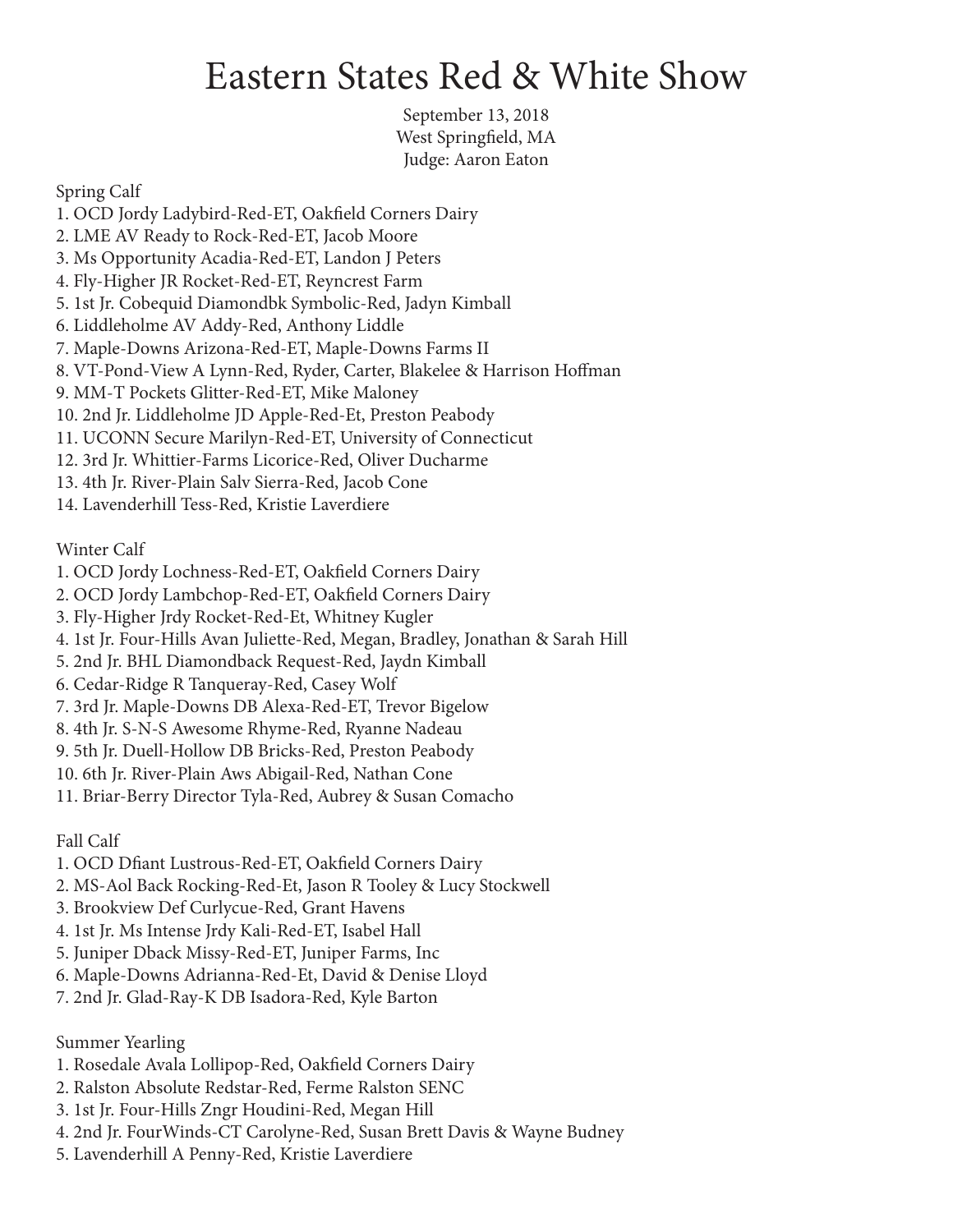Spring Yearling 1. 1st Jr. Whittier-Farms Awe Trix-Red, Oliver Durcharme 2. 2nd Jr. Carmel-Hill Evan Ruby-Red, Hayley Gillette

Winter Yearling 1. Whittierrail Tabia-Red-TW, Todd Whittier & Casey Wolf 2. 1st Jr. Miss Armani Lunch Lady-Red, Ally L Greene

3. Lavenderhill D Taffy-Red, Kristie Laverdiere

Fall Yearling

1. Briar-Berry AB Tori-Red, Elizabeth Andrews 2. 1st Jr. Hooskip Redburst Champ-Red, Chantz Boleski

Junior Champion- Junior Show- Cobequid Diamondbk Symbolic-Red, Jadyn Kimball Reserve Junior Champion-Junior Show- Four-Hills Zngr Houdini-Red, Megan Hill

Junior Champion- Open Show- Rosedale Avala Lollipop-Red, Oakfield Corners Dairy Reserve Junior Champion-Open Show- OCD Jordy Lochness-Red-ET, Oakfield Corners Dairy

Junior Best Three Females

- 1. Oakfield Corners Dairy
- 2. Maple-Downs Farms II
- 3. Kristie Laverdiere

Dry Cow

- 1. Lavenderhill ML Pumpkin-Red, Kristie Laverdiere
- 2. 1st Jr. Hornstras Java Bella-Red, Kailey Foster

Milking Yearling

- 1. Ms-AOL Dback Raelynn-Red, Anthony Liddle & Kara White
- 2. Oakfield Malone Emma-Red-ET, Oakfield Corners Dairy
- 3. Schilldale Pay Melody-Red, Lailah Clark
- 4. Morrill Awesome 3566-Red, Morrill Farm Dairy, LLC

Junior Two Year old

- 1. Oakfield Addictio Emoji-Red, Oakfield Corners Dairy
- 2. Don-Sim Diamondback Reba-Red, Don-Sim Farm, LLC; Bethany & Seth Carpenter
- 3. Criter-Ridge AV Raunchy-Red, Christopher Mitchell
- 4. Ms Biance Diamond Bling-Red-ET, Brooke Clark
- 5. Morrill Add Scarlet-Red, Morrill Farm Dairy, LLC
- 6. Morrill Dback Miley-Red, Brooke Clark
- 7. Liddleholme Dbck Ada-Red-ET, J&S Legacy Genetics, Stanton Farm, LLC
- 8. 1st Jr. JW-Aghamora Malibu-Red-Et, Gregory, Erin and Austin Norris
- 9. Briar-Berry A Jenna-Red, Lauren Andrews
- 10. 2nd Jr. SS-CS Acazam Peppermint-Red, Sage Stark

Senior Two Year Old

- 1. Ms Apple Andralyn-Red, Fairmont, LLC
- 2. Morrill Redburst Alexis-Red, Morrill Farm Dairy, LLC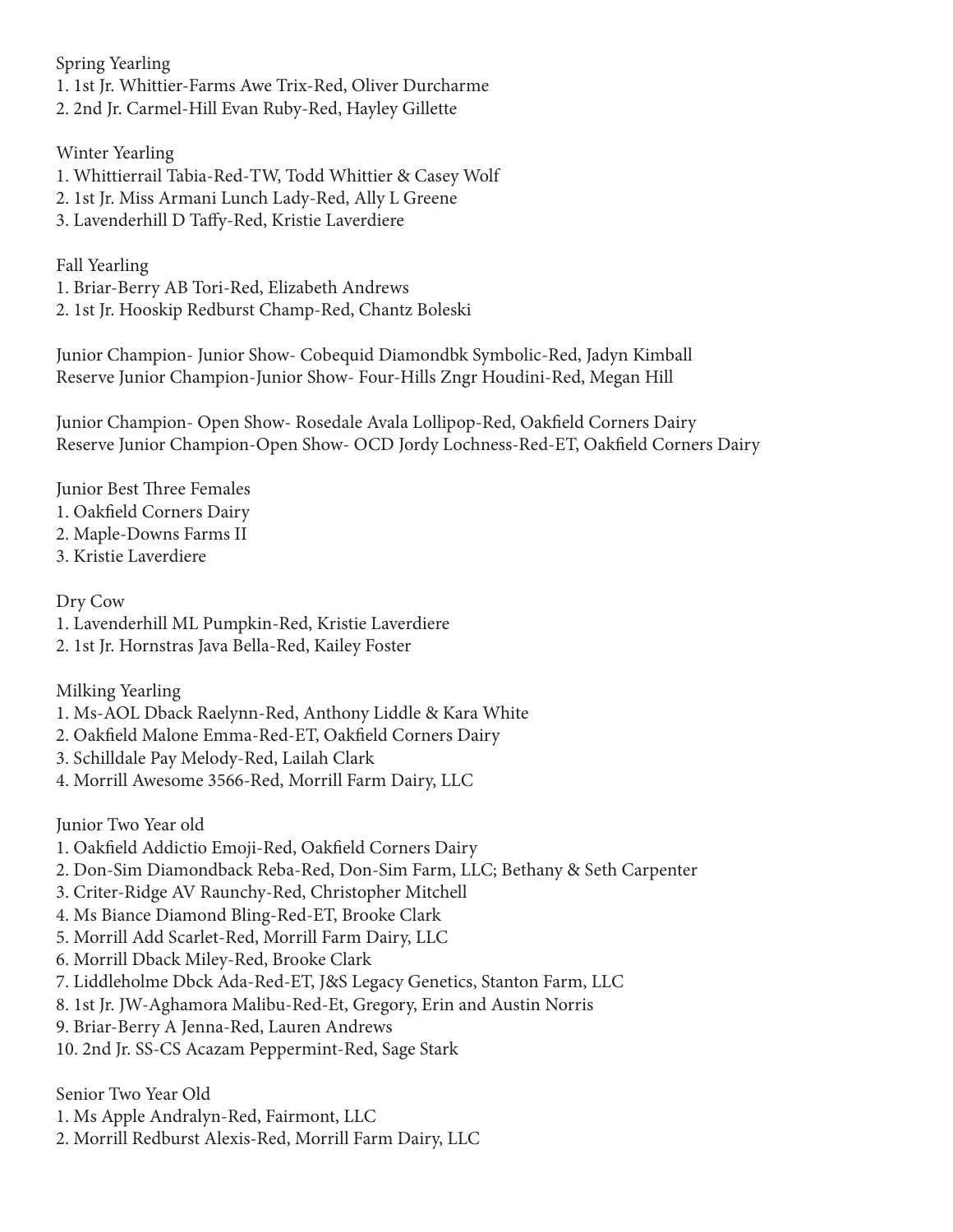Junior Three Year Old

- 1. Oakfield ABS Candy-Red, Oakield Corners Dairy
- 2. Jolibois Finally Addiction-P-Red, Dan & Lindsey LaCoss
- 3. Morrill Okalif 3328-Red, Morrill Farm Dairy, LLC
- 4. Lincoln-Hill Celine-Red, Leonard & Rebecca Austin
- 5. Watch-Hill Ladd Denise-Red, Watch-Hill Holsteins

Senior Three Year Old

- 1. Don-Sim Redburst Roxy-Red, Christopher Mitchell, Seth & Beth Carpenter & D&V Lewis
- 2. Milk & Honey Cntd Crimson-Red, Cedar Lane Farm, LLC
- 3. 1st Jr. Four-Hills Marla 5346-Red, Megan, Bradley, Jonathon & Sarah Hill

Intermediate Champion-Oakfield ABS Candy-Red, Oakield Corners Dairy Reserve Intermediate Champion- Ms-AOL Dback Raelynn-Red, Anthony Liddle & Kara White

Four Year Old

- 1. Highcroft Absolute Lily-Red, Maple-Downs Farms II & Thomas Hoskings Jr
- 2. Reyncrest RB Loca-Red-ET, Reyncrest Farm
- 3. Morrill RB Rmissy-Red-ET, Morrill Farm Dairy, LLC
- 4. Briar-Berry Tallie-Red, ET, Todd Whittier
- 5. Schilldale Goldilocks-Red, David Schillawski

Five Year Old

- 1. Colganados D Avianca-Red-ET, Oakfield Corners Dairy
- 2. Pheasant-Echos Tamara-Red-ET, Cedar Lane Farm, LLC
- 3. Briar-Berry D Jade-Red, Lauren Andrews

Aged Cow 1. Morrill Savage 2694-Red, Hayley Gillette

125,000 Production Cow 1. Briar-Berry Cntnd Tabby-Red, Todd Whittier

Senior & Grand Champion-Junior Show- Four-Hills Marla 5346-Red, Megan, Bradley, Jonathon & Sarah Hill

Reserve Senior & Reserve Grand Champion-Junior Show-JW-Aghamora Malibu-Red-Et, Gregory, Erin and Austin Norris

Senior & Grand Champion-Open Show- Highcroft Absolute Lily-Red, Maple-Downs Farms II & Thomas Hoskings Jr Reserve Senior & Grand Champion- Open Show- Colganados D Avianca-Red-ET, Oakfield Corners Dairy

Best Bred & Owned of the Show- Reyncrest RB Loca-Red-ET, Reyncrest Farm

Best Udder of the Show- Highcroft Absolute Lily-Red, Maple-Downs Farms II & Thomas Hoskings Jr

Senior Best Three Females 1. Oakfield Corners Dairy 2. Morrill Farm Dairy, LLC